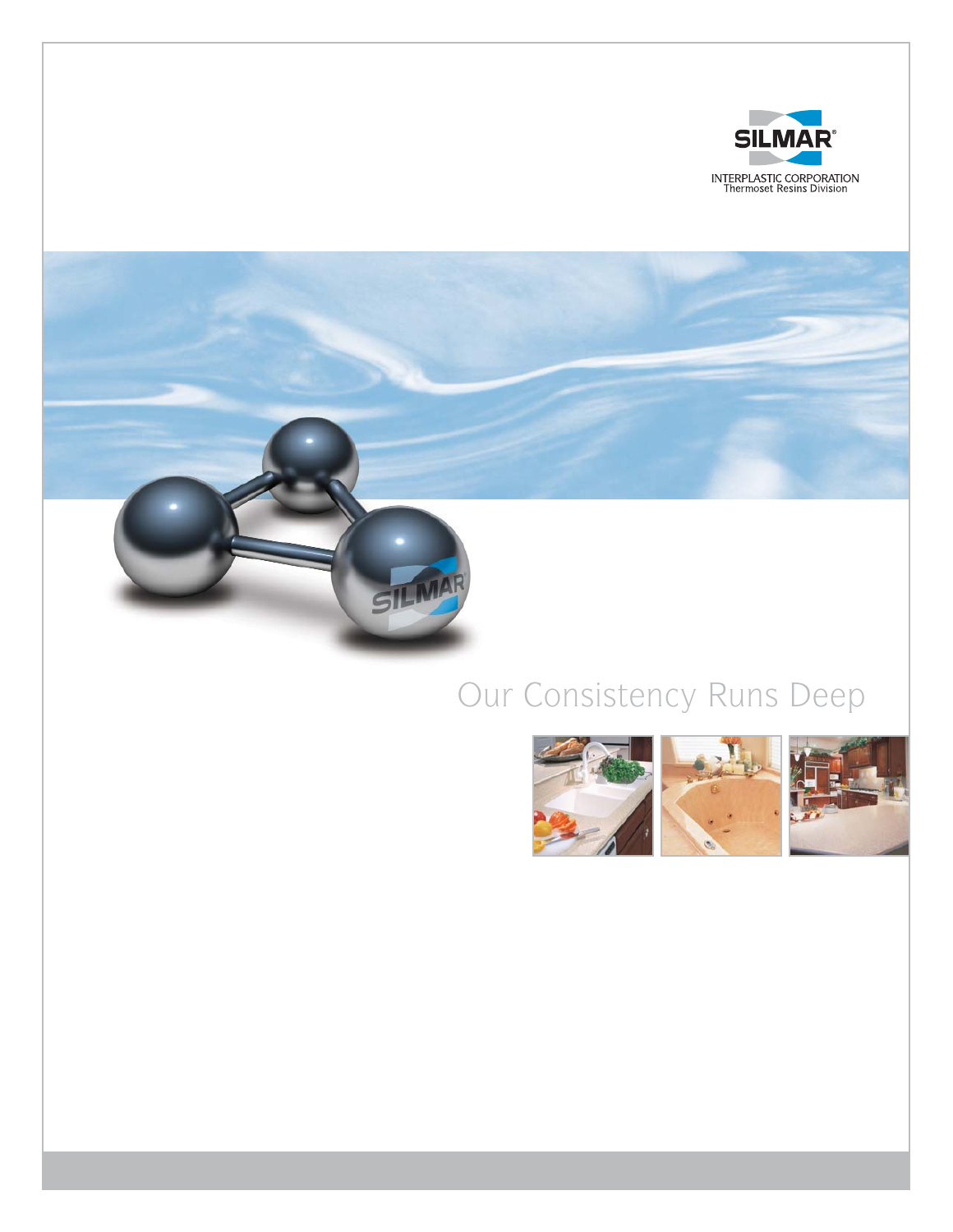## CONSISTENCY



### Marble/Onyx Multi-Use Resins

As the leading supplier of multi-use marble/onyx casting resins, we've developed hundreds of formulas to meet the specific requirements of our most demanding cast polymer manufacturers.

Our SIL94 series resins are widely used because they're designed to fit a broad range of product uses both in cultured marble and onyx. And they're manufactured with our legendary ability to achieve low color with the highest degree of consistency and quality.

SIL94BA-987A is a resin engineered for use with a broad spectrum of fillers and temperature ranges. This premium resin provides excellent reproduction of the beauty of natural stone in marble, onyx and granite effect fillers.

SIL94BA-990 is an orthophthalic, medium viscosity marble/onyx resin that cures to a very low color, creating a deep translucent onyx.

And our SIL94BA-1575 offers light color, fast curing and less sensitivity to filler changes.

Meeting the requirements of your most demanding applications, with no compromise, is our goal.

| Resin        | <b>Brookfield Viscosity</b><br>RV#2<br>@ 20 RPM | <b>Gel Time</b><br>(min:sec) | Gel-to-Peak<br>(min:sec) |
|--------------|-------------------------------------------------|------------------------------|--------------------------|
| SIL94BA-987A | 1,400–2,000                                     | $8:30-12:30$                 | $10:00 - 15:30$          |
| SIL94BA-990  | 1,500-2,200                                     | $7:00 - 12:00$               | $10:00 - 15:00$          |
| SIL94BA-1575 | 1,300-1,700                                     | $17:30 - 22:00$              | $12:00 - 17:00$          |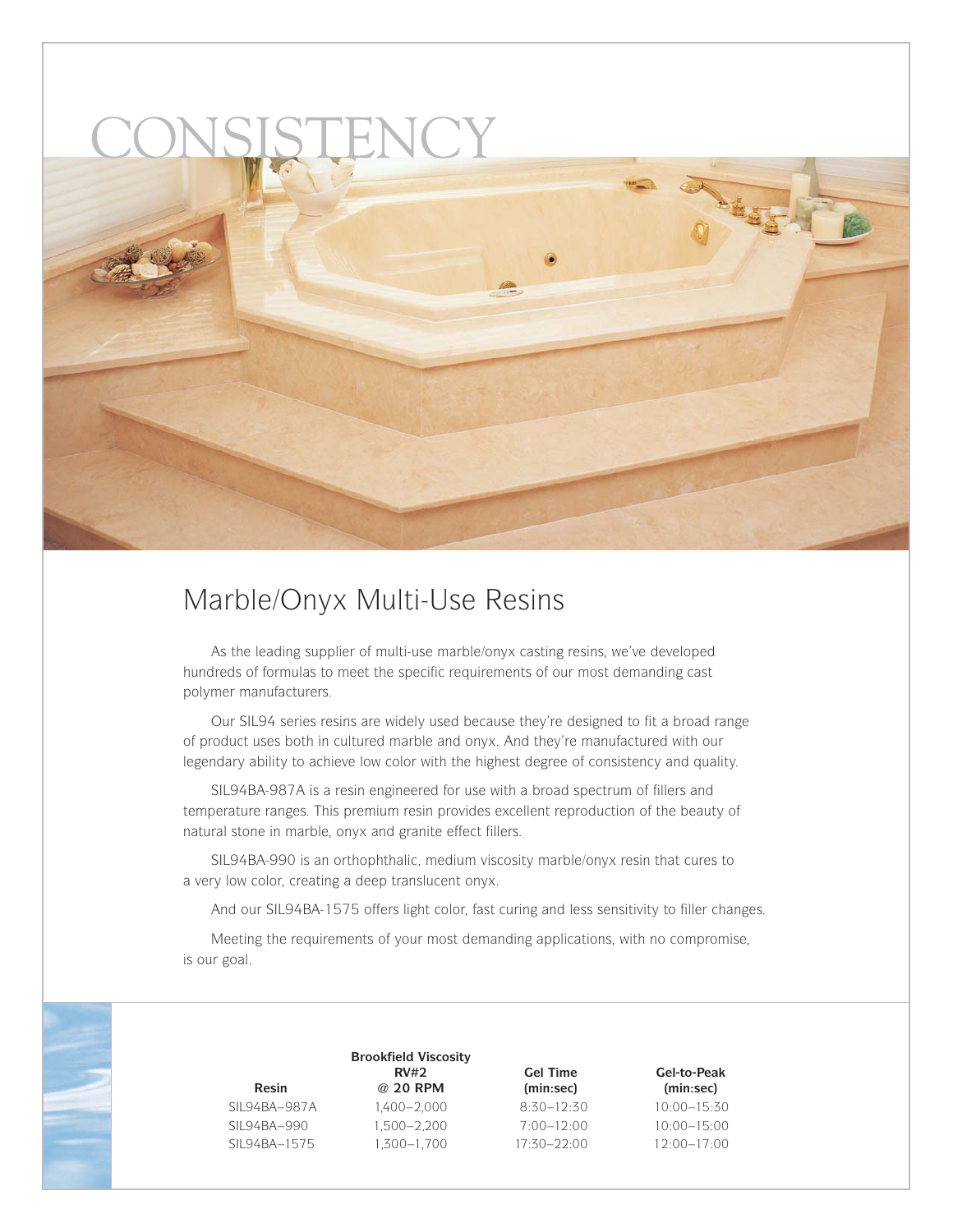#### Solid Surface Resins

SiImar was the first to offer polyester-based acrylic modified (MMA) solid surface resins. And we've constantly pushed forward with innovative new formulas and ideas to keep us at the very forefront of our industry. The results show where they count most – in your products.

Although we have dozens of specially developed resins for solid surface products, we usually recommend one of three SIL93 series resins. That's because of their wide acceptance and proven track record with some of the world's largest solid surface manufacturers. All three are ideal for solid surface applications in residential and commercial applications.

SIL93BE-956 is a premium-grade acrylic modified (MMA), NPG-isophthalic, solid surface resin with ultraviolet (UV) inhibitors. Its moderate cure rate resists cracking in large parts.

SIL93BE-1122B is a premium-grade acrylic modified (MMA), NPG-isophthalic, solid surface resin with ultraviolet (UV) inhibitors. It is designed to cure rapidly for faster part production.

SIL93BE-1586 is a premium-grade acrylic modified (MMA) solid surface resin with improved impact resistance to reduce cracking and help ensure a problem-free installation. This is one of the toughest solid surface resins available.

### SOLID SURFACE



SIL93BE–956 500–700 13:00–25:00 13:00–17:00 SIL93BE–1122B 500–750 14:00–25:00 8:00–12:30 SIL93BE–1586 500–750 23:00–33:00 13:00–18:00

**Brookfield Viscosity Resin @ 20 RPM (min:sec) (min:sec)**

**RV#2 Gel Time Gel-to-Peak**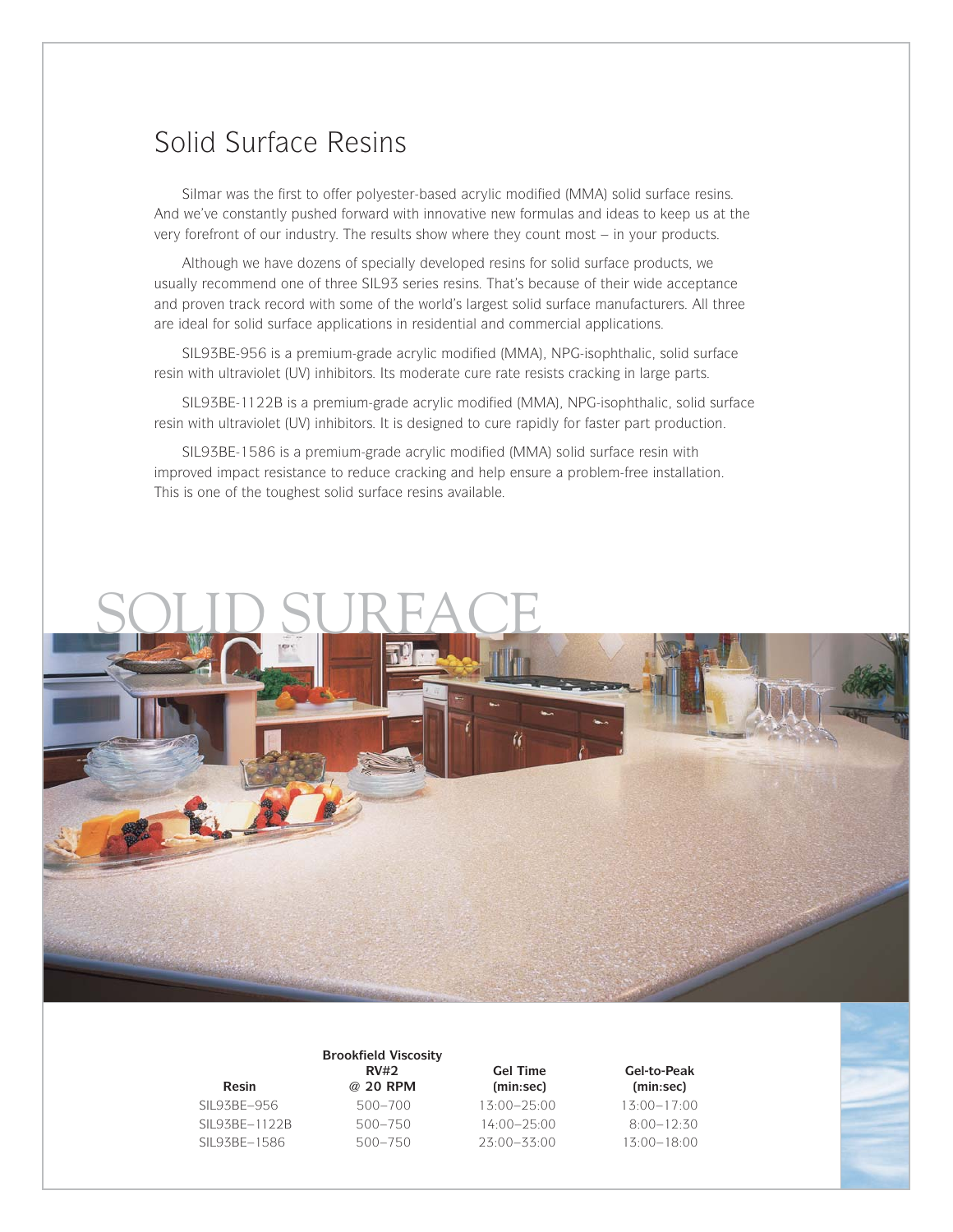

### Granite Effect Resins

These high-performance resins are mixed with granite effect fillers and spray-applied to form decorative coatings on sinks, countertops and wall panels. They resist draining when applied to vertical surfaces.

Silmar granite effect resins are formulated with isophthalic, NPG polymers and acrylic modified (MMA) to withstand water and higher heat, resist scratches and protect against fading and discoloration caused by UV light. These resins produce a solid voidfree surface that is resistant to staining.

|                 | <b>Brookfield Viscosity</b> |               |                 |                 |  |  |
|-----------------|-----------------------------|---------------|-----------------|-----------------|--|--|
|                 | RV#4                        | RV#4          | <b>Gel Time</b> | Gel-to-Peak     |  |  |
| <b>Resin</b>    | @ 20 RPM                    | @ 2 RPM       | (min:sec)       | (min:sec)       |  |  |
| SIL93AE-1045    | 1.700-2.800                 | 11.500-17.500 | $13:00 - 20:00$ | $12:00 - 20:00$ |  |  |
| SIL93AE-1958A   | 3.800-5.000                 | 28.000-33.000 | $7:00 - 11:00$  | $7:00 - 11:00$  |  |  |
| SIL93AE-1958AL. | $2.800 - 4.200$             | 18,000-28,000 | $7:00 - 11:00$  | $7:00-11:00$    |  |  |
|                 |                             |               |                 |                 |  |  |

### Engineered Stone

Interplastic Corporation is an industry leader in resins for engineered stone. Our Silmar resins deliver the strength, durability and beauty that manufacturers of engineered stone depend on.

Engineered Stone Countertops made with Silmar resins can provide safe, nonporous surfaces, which prevent moisture and harmful bacteria from penetrating the surface. Silmar also supplies engineered stone with scratch- and heat-resistant properties. And it ensures the consistent color and look of natural granite.

### DESIGN

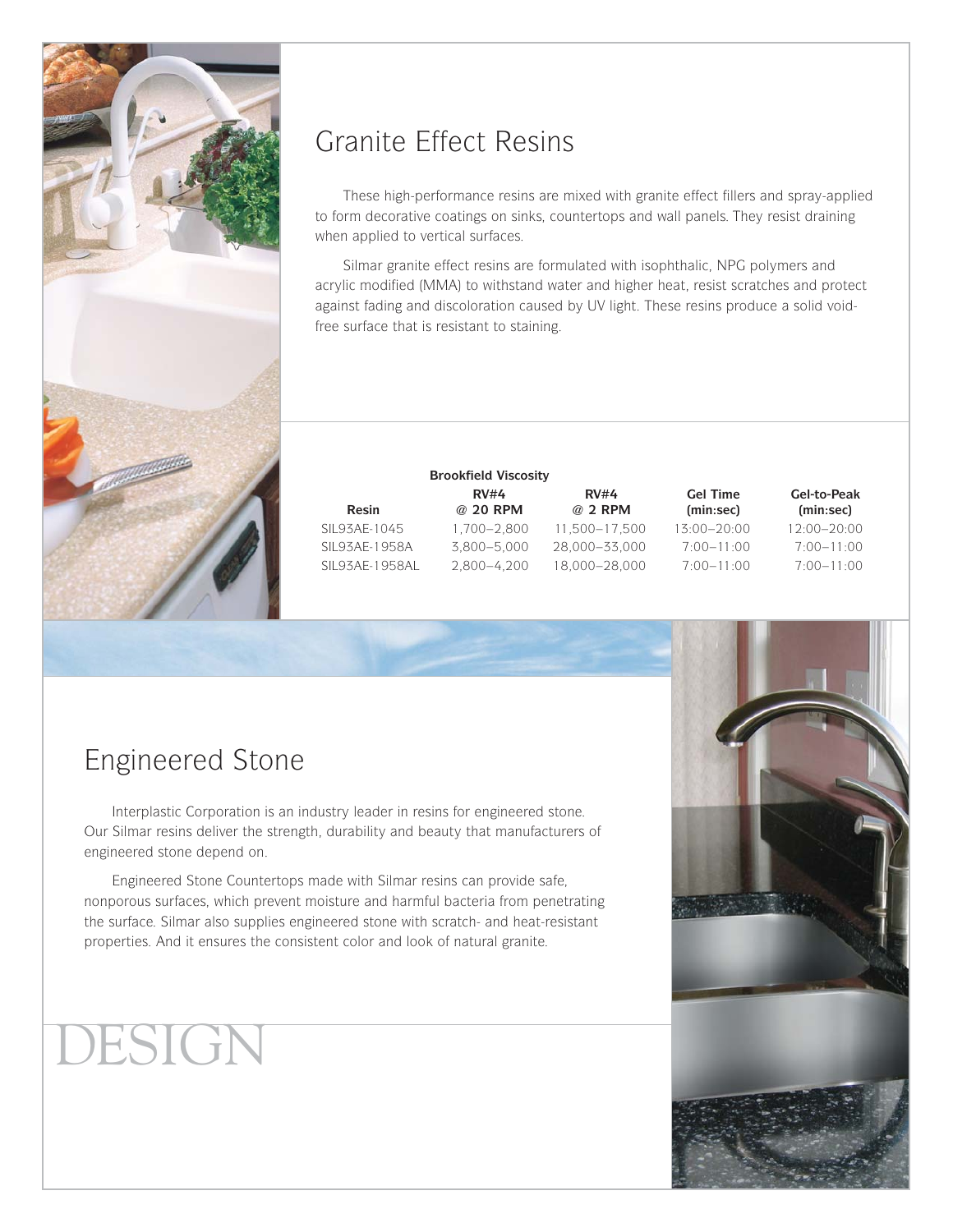

### Marble Casting Resins

As pioneers in marble casting resins, Silmar offers hundreds of top-of-the-line resin solutions for your manufacturing processes.

The industry's most successful and widely used resin is SIL90BA-585. It offers medium viscosity for high filler loading and reduced cost.

SIL90BA-585 is the premier marble resin for all types of molds in bathtub and unilav manufacturing. The versatility and performance record of SIL90BA-585 is legendary.

SIL90BA-1321 delivers a natural matrix color and has good air release. It's designed for general-purpose cast marble applications.

SIL90BA-1247 is a high-viscosity, moderate gel and cure, low color casting resin.

| Resin        |
|--------------|
| SIL90BA–585  |
| SIL90BA–1321 |
| SIL90BA-1247 |

**Brookfield Viscosity RV# Spindle Gel Time Gel-to-Peak Resin @ 20 RPM (min:sec) (min:sec)** SIL90BA–585 1,050–1,500 9:30–16:00 10:00–18:00 SIL90BA–1321 1,050–1,500 9:30–16:00 10:00–19:00 SIL90BA–1247 2,200–3,200 14:00–20:00 12:00–18:00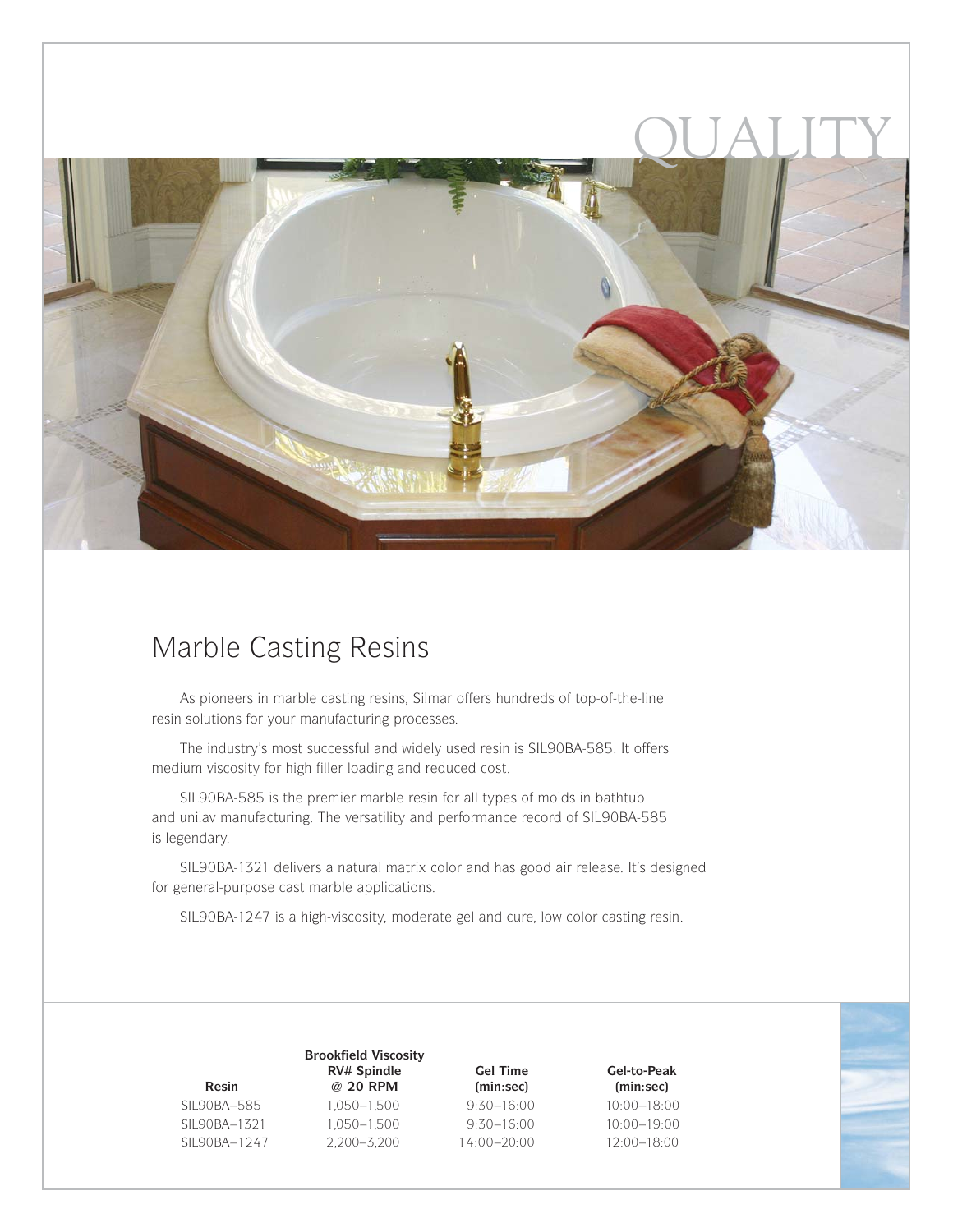### Casting Resins

We offer hundreds of specially designed resins that integrate easily into your production requirements – delivering superior results and meeting current environmental standards.

SIL95BA-40 is a polyester resin specially formulated to produce transparent castings. It cures quickly and evenly at ambient temperatures, for an excellent surface finish with high luster and sparkle. It's an excellent choice for clear castings with artistic embedments.

SIL95BA-41 is perfect for large clear casting applications. This resin has low viscosity, medium gel time, low exotherm, low shrinkage and exceptional clarity.



*Clear Casting Art by Louis von Koelnau*

**Brookfield Viscosity Resin @ 20 RPM (min:sec) (min:sec)** SIL95BA–40 400–600 14:00–25:00 20:00–35:00 SIL95BA–41 400–500 20:00–30:00 40:00–55:00

Gel Time Gel-to-Peak<br>
(min:sec) (min:sec)

# INNOVATION



The Beach Boys created their unique sound in 1961– the same year Silmar designed a unique surfboard resin. Just as the Beach Boys rose to the top of the charts, our resin rose to top of the waves in surfboards.

Our SIL66BQ-249A has been the number one selling surfboard resin in the world, with sales volume that exceeds all other resin competitors combined. Product consistency made us the worldwide leader and product innovation will keep us there.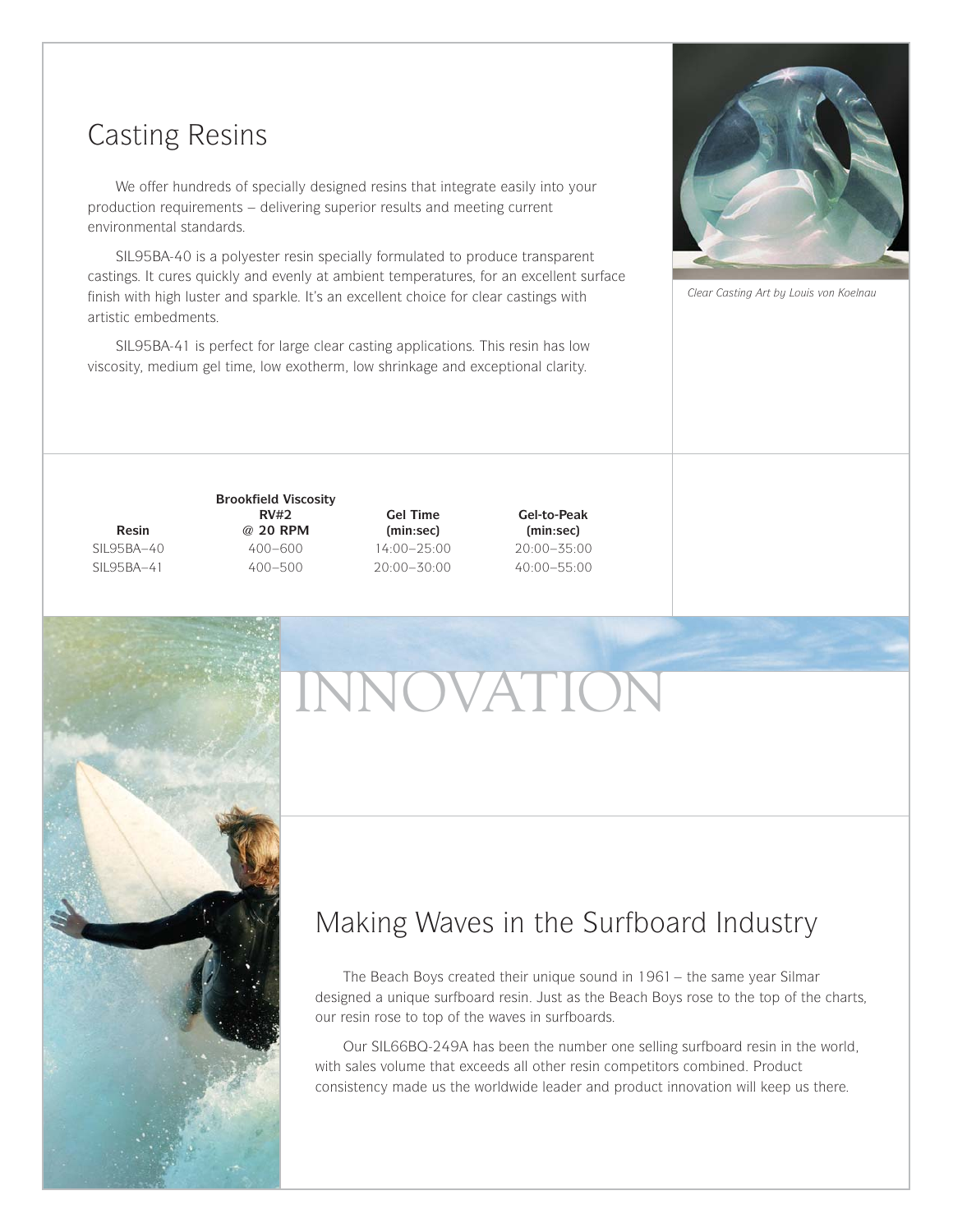### Gel Coats

The SIL08 series of clear gel coats are designed for cultured marble and onyx applications. They use Silmar technology, which has been recognized for many years for exceptional color and clarity – with excellent thermal cycle performance. They meet environmental standards and comply with the Federal MACT monomer standard for clear gel coats. They also features excellent cure properties and resistance to yellowing.

**Brookfield Viscosity RV#4** Gel Time<br>
@ 4 RPM (min:sec) **Resin @ 4 RPM (min:sec)** SIL08LH–70 9,000–12,000 5:00–7:00





We take our products seriously. That means serious consistency – resins and gel coats that perform exactly the same, batch after batch. It means quality – details that go beyond the eye. And it means focus – solely on product performance to meet your specific requirements.

We are a leading supplier of resins and gel coats for cast polymer products and water-white casting systems. We've been perfecting low color resins for filled and clear castings and gel coats for over 45 years. We operate five ISO 9001-2000 certified manufacturing plants and four development laboratories for constant product innovation.

All these are great reasons to choose Silmar. But in the end, your products reflect on you and your business. And that's the very best reason to use Silmar.